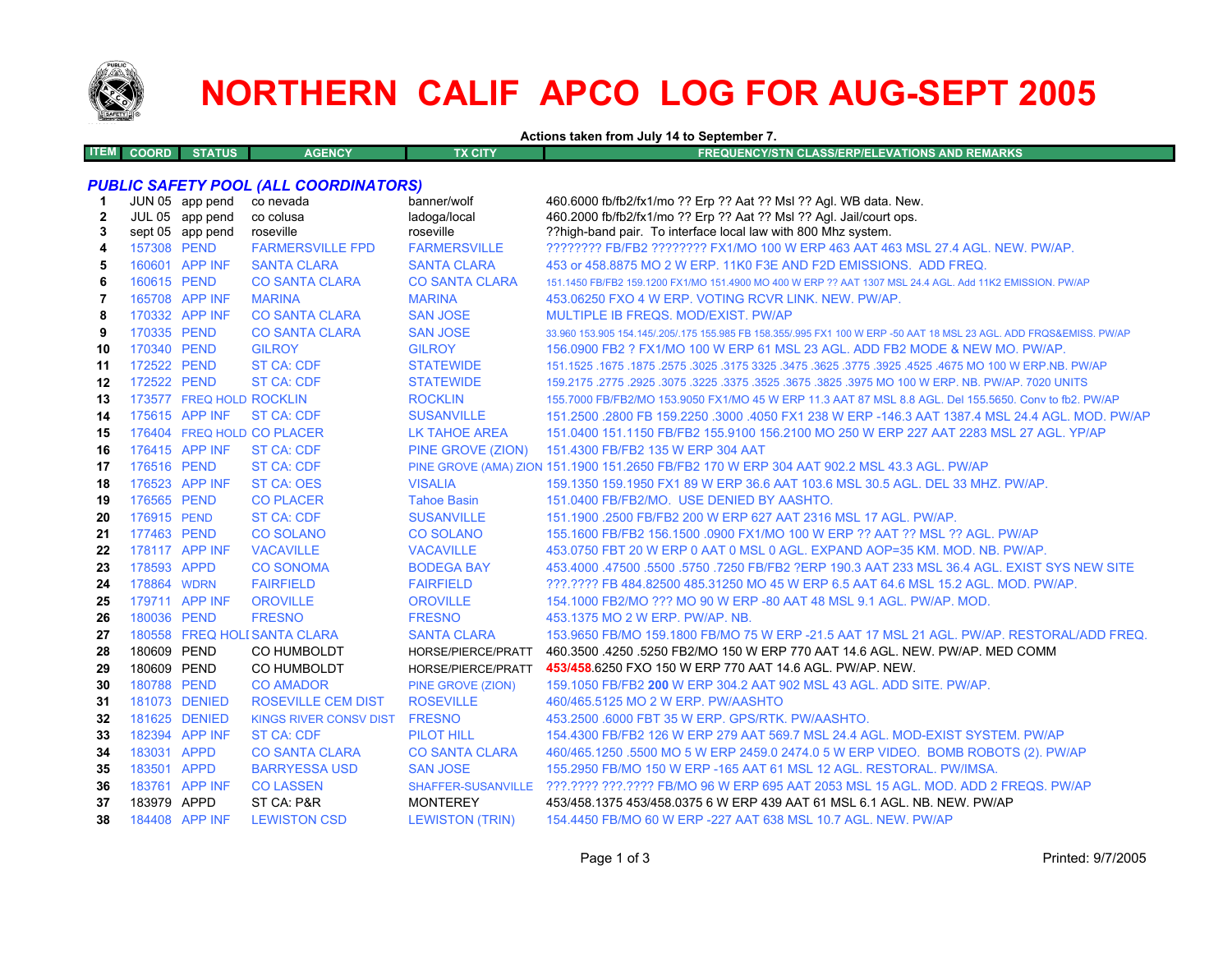#### **Actions taken from July 14 to September 7.**

| <b>ITEM</b>                            | <b>COORD</b> | <b>STATUS</b>   | <b>AGENCY</b>              | <b>TX CITY</b>        | <b>FREQUENCY/STN CLASS/ERP/ELEVATIONS AND REMARKS</b>                                                              |  |  |  |
|----------------------------------------|--------------|-----------------|----------------------------|-----------------------|--------------------------------------------------------------------------------------------------------------------|--|--|--|
| 39                                     | 184483 PEND  |                 | <b>ST CA: DOT</b>          |                       | DELTA (SUGARLOAF) 460/465.5125 FXO 6 W ERP 47.0200 .0800 .1000 FB 79 W ERP 406 AAT 1201.5 AAT 29.6 AGL. NEW. PW/AP |  |  |  |
| 40                                     |              | 184918 DENIED   | E CONTRA COSTA TA          | <b>KRAGOR PK</b>      | 453.7500 FB2/MO 25 W ERP 400.8 AAT 577 MSL 24 AGL. PW/AASHTO                                                       |  |  |  |
| 41                                     | 185006 APPD  |                 | <b>VISALIA</b>             | <b>VISALIA</b>        | 453, 9875 FXO/FXOT 2 W ERP 21 AAT 102 MSL 7.0 AGL, NB, PW/AP                                                       |  |  |  |
| 42                                     |              | 185048 APP INF  | <b>LINCOLN</b>             | <b>LINCOLN</b>        | 458.9125 FXO/FXOT 2 W ERP ?? AAT 36.6 MSL 7.0 AGL. PW/AP.                                                          |  |  |  |
| 43                                     | 185063 APPD  |                 | <b>ST CA: DOT</b>          | <b>OAKLAND</b>        | 453.9500 FB/FB2/FX1 56 W EERP -57.9 AAT 9.1 MSL 73.8 AGL (BLDG). MOD TO EXIST. PW/AP                               |  |  |  |
| 44                                     | 185064 PEND  |                 | <b>MERCED</b>              | <b>MERCED</b>         | 155.9550 FB2 159.0000 FX1/MO 80 W ERP 19.8 AAT 53 MSL 29.9 AGL. ADD STN, NEW INPUT. PW/AP                          |  |  |  |
| 45                                     |              | 185095 APP INF  | <b>ST CA: CDF</b>          |                       | SN JOSE-COPERNICUS 151.2650 .4450 FB/FB2 214 W ERP 669.6 AAT 1333.2 MSL 19.8 AGL, MODS, PW/AP.                     |  |  |  |
| 46                                     | 185615 APPD  |                 | <b>ST CA: CDF</b>          |                       | FALL RIVER MILLS(SHA) 159.3000 .3300 .4050 FX1 98 W ERP 309 AAT 1345.4 MSL 18.3 AGL. PW/AP.                        |  |  |  |
| 47                                     | 185660 APPD  |                 | <b>ST CA: DOT</b>          | <b>EUREKA</b>         | 47.0800 .2000 FB 100 W ERP -13.4 AAT 10.7 MSL 32 AGL. MINOR MODS. PW/AP                                            |  |  |  |
| 48                                     | 185711 APPD  |                 | <b>ST CA: CDF</b>          |                       | CAPAY(BERRYESSA) 151.2650 .3400 FB/FB2 174 W ERP 677 AAT 912 MSL 57.9 AGL. MINIOR MODS. PW/AP                      |  |  |  |
| 49                                     | 185866 PEND  |                 | <b>LONG VALLEY FPD</b>     | <b>CAHTO PK</b>       | 151.1150 FB/FB2/MO 155.4300 FX1/MO 14.5 W ERP 652.1 AAT 1219.0 MSL 59.0 AGL. NEW. PW/AASHTO                        |  |  |  |
| 50                                     | 185916 PEND  |                 | <b>RIPON</b>               | <b>RIPON</b>          | 155,1300 FB2 156,0600 FX1/MO 460,1500 ,0500 ,1000 FB2/FX1/MO ?? W ERP 41.2 AAT 17.3 MSL 42.6 AGL, NEW, PW/IMSA     |  |  |  |
| 51                                     | 185926 APPD  |                 | <b>CENT MARIN SAN DIST</b> | <b>SAUSALITO</b>      | 453,6000 FB/FB2C 28 W ERP -31.4 AAT 3.0 MSL 19.1 AGL, NEW, PW/AP                                                   |  |  |  |
| 52                                     | 186025 APPD  |                 | <b>ROSEVILLE</b>           | <b>ROSEVILLE</b>      | 460.11250 FB/FB2/MO 6 W ERP -8 AAT 36 MSL 7 AGL. NEW. WASTE WATER PLANT. PW/AP                                     |  |  |  |
| 53                                     | 185994 PEND  |                 | SO SAN FRANCISCO           | SO SAN FRANCISCO      | 453/458.91250 FXO/MO 4 W ERP ??AAT 178 MSL 6 AGL. IRRIG SYS. NEW. PW/AP.                                           |  |  |  |
| 54                                     | 185997 PEND  |                 | <b>FREMONT</b>             | <b>FREMONT</b>        | 460/465.18750 FXO/MO 6 W ERP 9.1 AAT 24.3 MSL 11.5 AGL. IRRIG SYS. NEW. PW/AP.                                     |  |  |  |
| 55                                     |              | 186120 APP INF  | <b>BRENTWOOD</b>           | <b>BRENTWOOD</b>      | 4 NEW FB/MO 21.3 AAT 17.4 AAT 36.6 AGL, MOD, PW/AP                                                                 |  |  |  |
| 56                                     |              | 186380 APP INF  | ST CA: DGS                 | <b>SACRAMENTO</b>     | 460.1250 FB/FB2/MO 25 W ERP 43 AAT, NEW, PW/AP,                                                                    |  |  |  |
| 57                                     | 186381 APPD  |                 | ST CA: CHP                 | <b>EUREKA</b>         | 154.8150 FX1 154.9200 FB 500 W ERP -11.9 AAT 6.1 MSL 91.4 AGL. MINOR MOD TO NEW POLE PW/AP                         |  |  |  |
| 58                                     | 186393 APPD  |                 | <b>ORLAND FIRE DIST</b>    | ORLAND (GLENN)        | 154.4300 FB2/MO 153.8900 FX1/MO 120 W ERP 172 AAT 316 MSL 38.1 AGL, RESTORE LIC, PW/IMSA                           |  |  |  |
| 59                                     | 186524 APPD  |                 | <b>SONORA</b>              | <b>SONORA</b>         | 453.9250 FB2/MO 153.8000 FB2/MO 154.1000 FX1/MO 40 W ERP 232 AAT 746 MSL 25 AGL. MOVE.PW/AP                        |  |  |  |
| 60                                     | 186600 APPD  |                 | <b>CO NEVADA</b>           | CO NEVADA             | 460/465.6000 FB/MO 375 AAT 1189 MSL 43.3 AGL, MDT, NEW, PW/AP, BANER-WOLF & CT HSE.                                |  |  |  |
| 61                                     |              | 186605 APP INF  | CO CONTRA COSTA            | HI LEV                | 453.7500 FB/FB2/MO 42 W ERP 585 AAT 787 MSL 30.5 AGL. NEW. PW/AP. KRAGOR/BALD/CUMM/HIGHLAND                        |  |  |  |
| 62                                     | 186608 WDRN  |                 | <b>SAC MUNI UTIL DIST</b>  | <b>HEROLD</b>         | MO 4 WATT. NB. REQUESTS 5 UHF FREQS. PW/AP                                                                         |  |  |  |
| 63                                     | 186614 APPD  |                 | ST CA: DOT                 | SHASTA CO             | 453/458.0875 FXO 6 W ERP 522.1 AAT 1051 MSL 6.1 AGL. NEW. SO FORK-ROUND MTN LINK, PW/AP.                           |  |  |  |
| 64                                     | 186815 APPD  |                 | CO COLUSA                  | LADOGA/COLUSA         | 460.2000 FB2/FX1/MO 100 W ERP 225.9 AAT 579 MSL 16 AGL. Jail/court ops. PW/LS. NEW.                                |  |  |  |
| 65                                     | 186874 APPD  |                 | <b>ESCALON</b>             | <b>ESCALON</b>        | 155.5650 FB2/MO 151.3250 FX1/MO 182.3 W ERP ?? AAT ?? MSL ?? AGL. MOD OF APP AT FCC. PW/IMSA                       |  |  |  |
| 66                                     | 186888 APPD  |                 | NEVADA CO AIRPORT          | <b>GRASS VALLEY</b>   | 453,9500 FXO 1.5 W ERP 167.0 AAT 946.1 MSL 11.0 AGL. NEW, AWOS LINK, PW/AP.                                        |  |  |  |
| 470-512 MHz POOL                       |              |                 |                            |                       |                                                                                                                    |  |  |  |
| 67                                     |              | nov 02 app pend | st ca: oes                 | bay area (coord chnl) | ???.???? Fb/fb2/fx1/mo ?? W erp ?? Aat ??msl ??aql. Bay inter-agency intercom.                                     |  |  |  |
| 68                                     | jul 05       | app pend        | petaluma schools           | petaluma              | 483.41250 fb/fb2/fx1/mo 130 w erp 27 aat 85 msl 11 agl. Restore. Pw/ap.                                            |  |  |  |
| 69                                     | 185162 APPD  |                 | <b>CO SAN MATEO</b>        | <b>REDWOOD CITY</b>   | 482.21250 .76250 488.01250 .08750 .13750 .21250 .23750 .26250 .28750 .98750 (continues)                            |  |  |  |
| 70                                     | 185162 APPD  |                 | <b>CO SAN MATEO</b>        | <b>REDWOOD CITY</b>   | 3.1 MSL 49.1 AGL -53.3 AAT. MOD EXIST. VARIOUS EMISSIONS. PW/IMSA.                                                 |  |  |  |
| 71                                     | 186649 APPD  |                 | MOBILE RELAY ASSOC         | <b>BAY-HILEV</b>      | 483.43750 FB6/FX1T/MO6 1000 W ERP 857 AAT 1097 MSL 91.4 AGL. BIG BOCK/DIABLO/LOMA. IG/TA.NEW                       |  |  |  |
| 800 MHz PUBLIC SAFETY (GP, YP, GF, YF) |              |                 |                            |                       |                                                                                                                    |  |  |  |
| 72                                     | Dec 04 APPD  |                 | <b>CO CONTRA COSTA</b>     |                       | CO CONTRA COSTA 868.41250 INCR MO COUNT ONLY. GF/AP                                                                |  |  |  |

|                                                                                    |  |  |                                                                                                                                                                                          | <b>CO CONTRA COSTA - 868.41250 INCR MO COUNT ONLY. GF/AP</b>                                        |  |  |
|------------------------------------------------------------------------------------|--|--|------------------------------------------------------------------------------------------------------------------------------------------------------------------------------------------|-----------------------------------------------------------------------------------------------------|--|--|
|                                                                                    |  |  | davis                                                                                                                                                                                    | back up system for trunker. Fb 25 w erp. Two locations. Gf/ap                                       |  |  |
|                                                                                    |  |  | qustine                                                                                                                                                                                  | ???.???? Fb/fb2/fx1/mo ?? Erp ?? Aat ?? Msl ?? Agl. 2 GF. New -shared with Turlock.                 |  |  |
| ******* The Commission has imposed a freeze on all non-NPSPAC applications ******* |  |  |                                                                                                                                                                                          |                                                                                                     |  |  |
|                                                                                    |  |  |                                                                                                                                                                                          | ???.???? FB2/MO 65 W ERP ?? AAT 12.1 MSL 10.5 AGL. NEW GP/AP.                                       |  |  |
|                                                                                    |  |  |                                                                                                                                                                                          | 856.7375 858.7625 FB/FB2/FX1/MO 184 W ERP 282.9 AAT 902 MSL 43.3 AGL. ADD 2N CHNL MINOR MODS. GP/AP |  |  |
|                                                                                    |  |  |                                                                                                                                                                                          | CO SACRAMENTO 856.46250 857.48750 859.21250 FB/MO 220 W ERP 41 AAT 79 MSL 47 AGL, MODS, F1D, GP/AP  |  |  |
|                                                                                    |  |  | <b>12</b> Dec 04 APPD CO CONTRA COSTA<br>73 aug 05 app pend regents of the UC<br>74 sept 05 app pend gustine<br><b>76</b> 176408 FREQ HLD ST CA: P&R<br>77 178316 FREQ HLD CO SACRAMENTO | 75 156156 APP INF CHABOT-LOS POSADAS HAYWARD<br>PINE GROVE (ZION)                                   |  |  |